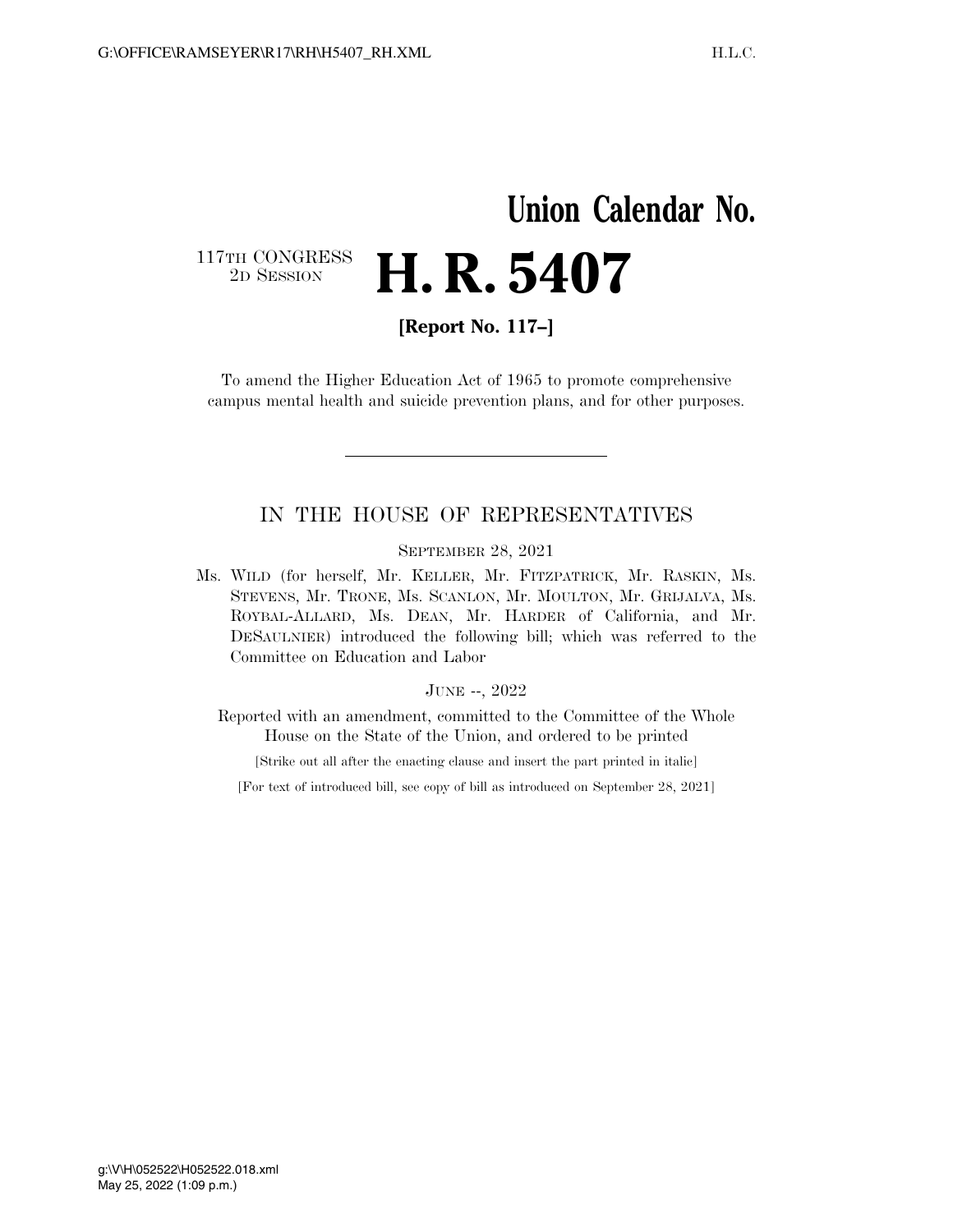## **A BILL**

To amend the Higher Education Act of 1965 to promote comprehensive campus mental health and suicide prevention plans, and for other purposes.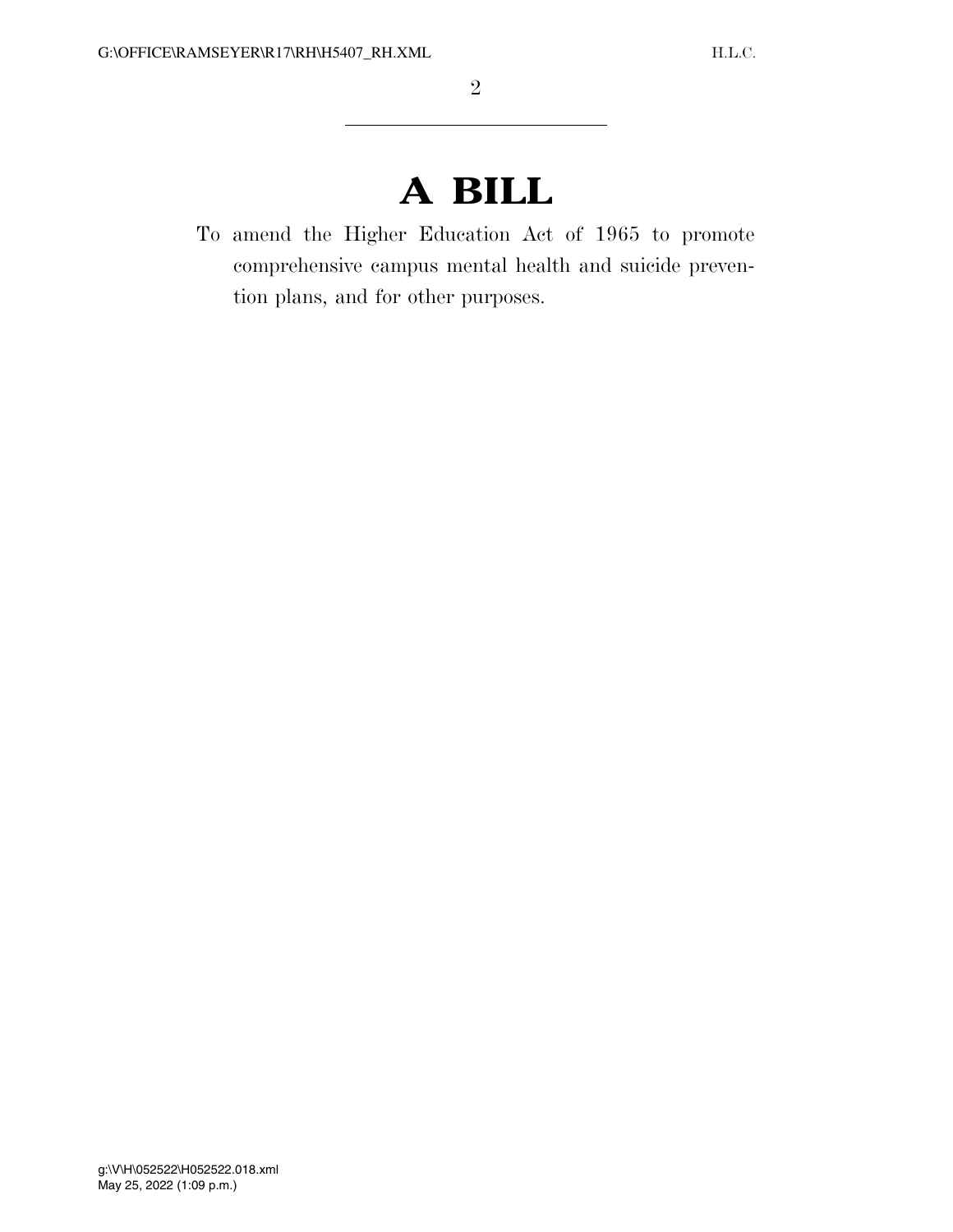| $\mathbf 1$ | Be it enacted by the Senate and House of Representa-         |
|-------------|--------------------------------------------------------------|
| 2           | tives of the United States of America in Congress assembled, |
| 3           | <b>SECTION 1. SHORT TITLE.</b>                               |
| 4           | This Act may be cited as the "Enhancing Mental"              |
| 5           | Health and Suicide Prevention Through Campus Planning        |
| 6           | Act".                                                        |
| 7           | SEC. 2. ENCOURAGING CAMPUS COMPREHENSIVE MENTAL              |
| 8           | <b>HEALTH AND SUICIDE PREVENTION PLANS.</b>                  |
| 9           | Part L of title VIII of the Higher Education Act of          |
| 10          | 1965 (20 U.S.C. 1161l et seq.) is amended—                   |
| 11          | (1) by redesignating section 826 as section 827;             |
| 12          | and                                                          |
| 13          | (2) by inserting after section 825 the following             |
| 14          | new section:                                                 |
| 15          | "SEC. 826. ENCOURAGING CAMPUS COMPREHENSIVE MEN-             |
| 16          | <b>HEALTH AND SUICIDE PREVENTION</b><br>TAL                  |
| 17          | PLANS.                                                       |
| 18          | "(a) IN GENERAL.—The Secretary shall make efforts            |
| 19          | to encourage institutions of higher education to develop and |
| 20          | implement evidence-based comprehensive campus mental         |
| 21          | health and suicide prevention plans. Such efforts—           |
| 22          | $\lq(1)$ shall be conducted in coordination with the         |
| 23          | Secretary of Health and Human Services (acting               |
| 24          | through the Assistant Secretary for Mental Health            |
| 25          | and Substance Use);                                          |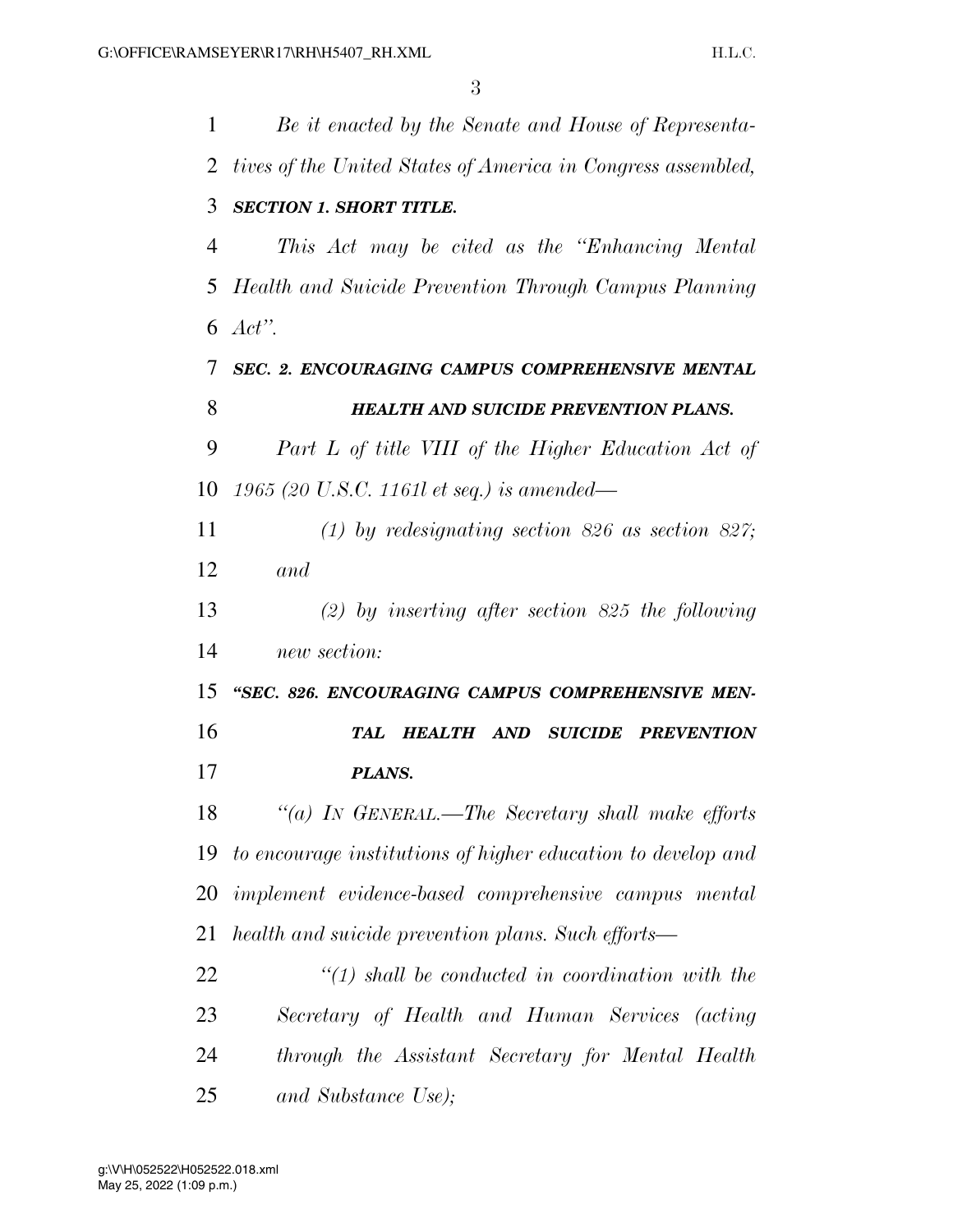*''(2) shall align with—* 

 *''(A) the efforts and approaches rec- ommended by the Suicide Prevention Resource Center;* 

 *''(B) the programs authorized under section 9032 of the 21st Century Cures Act (42 U.S.C. 290bb–36b note; Public Law 114-255), the amendments made by section 9031 of such Act to section 520E–2 of the Public Health Service Act (42 U.S.C. 290bb–36b), and the amendment made by section 9033 of such Act to part D of title V of the Public Health Service Act (42 U.S.C. 290dd et seq.); and* 

 *''(C) the programs authorized under the Garrett Lee Smith Memorial Act (42 U.S.C. 201 note; Public Law 108–355);* 

 *''(3) shall take into consideration existing Fed- eral and State efforts to address mental health and suicide prevention at institutions of higher education; and* 

 *''(4) may be carried out in collaboration with nonprofit organizations, community-based organiza- tions that partner with institutions of higher edu- cation, and other experts and stakeholders in the field of campus mental health and suicide prevention.*